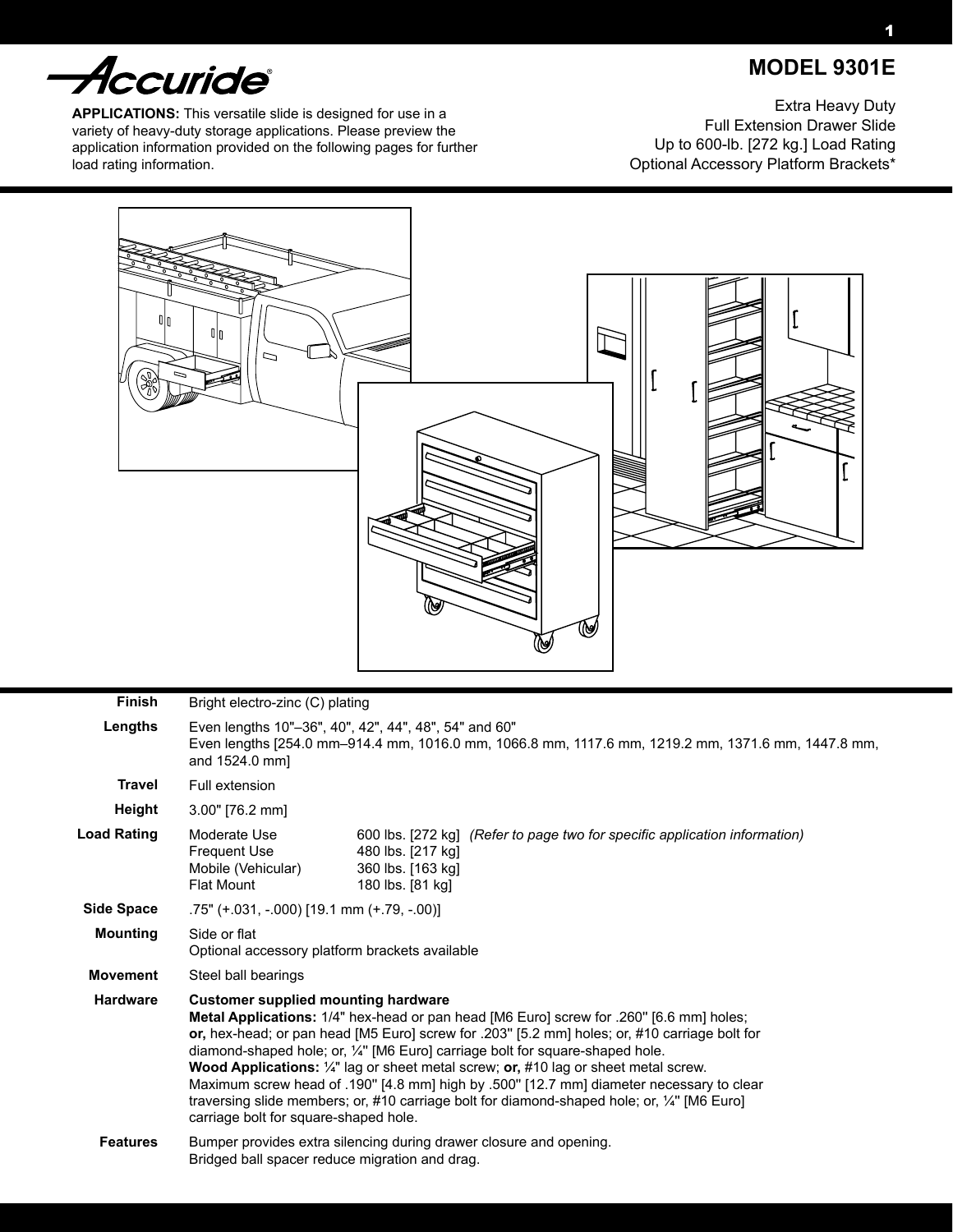### Application Classification/Performance Standard 2

The Accuride load ratings shown below represent a wide range of typical applications and take into consideration factors which can adversely affect the performance of a slide.

In general, slides installed in drawers that are wider than they are deep, are subject to lateral (side) stresses that reduce their load carrying capacity. Likewise, slides in applications that are cycled frequently also carry a lower load rating.

Please use the following information to determine the load rating of model 9301E as it pertains to its intended application.

| <b>Moderate Use Applications</b>       | 600-lb. [272 kg.] load rating<br>Load rating is based on an 22" [558.8 mm] slide in an 24" [609.6 mm] wide<br>drawer, cycled 10,000 times. A computer server storage unit may be cycled<br>once per month for servicing. Electronic instrumentation may be cycled a few<br>times each week.                |
|----------------------------------------|------------------------------------------------------------------------------------------------------------------------------------------------------------------------------------------------------------------------------------------------------------------------------------------------------------|
| <b>Typical Applications</b>            | Computer server storage access<br>Electronic instrumentation chassis                                                                                                                                                                                                                                       |
| <b>Frequent Use Applications</b>       | 480-lb. [217 kg.] load rating<br>Load rating is based on an 22" [558.8 mm] slide in a 42" [1066.8 mm] wide<br>drawer, cycled 75,000 times. A storage drawer opened and closed an<br>average of three times per hour during each eight-hour work day would<br>undergo a total of 60,000 cycles in 10 years. |
| <b>Typical Applications</b>            | Heavy-duty storage drawers<br>Large pantry pull-outs<br><b>Toolboxes</b><br>Modular storage cabinets                                                                                                                                                                                                       |
| <b>Mobile (Vehicular) Applications</b> | 360-lb. [163 kg.] load rating<br>Load rating is based on an 22" [558.8 mm] slide in a 32" [812.8 mm] wide<br>drawer, cycled 10,000 times. Use for any application associated with<br>transportation, or any application exposed to vibration and rough usage.                                              |
| <b>Typical Applications</b>            | RV storage drawers<br>Vehicle battery trays<br>Service truck tool drawers                                                                                                                                                                                                                                  |
| <b>Flat Mount Applications</b>         | 180-lb. [81 kg.] load rating<br>Load rating is based on an 22" [558.8mm] slide in a 32" [812.8 mm] wide<br>drawer, cycled 10,000 times. Use anywhere side space is limited.                                                                                                                                |
| <b>Typical Applications</b>            | Flight status monitor cabinets                                                                                                                                                                                                                                                                             |
|                                        |                                                                                                                                                                                                                                                                                                            |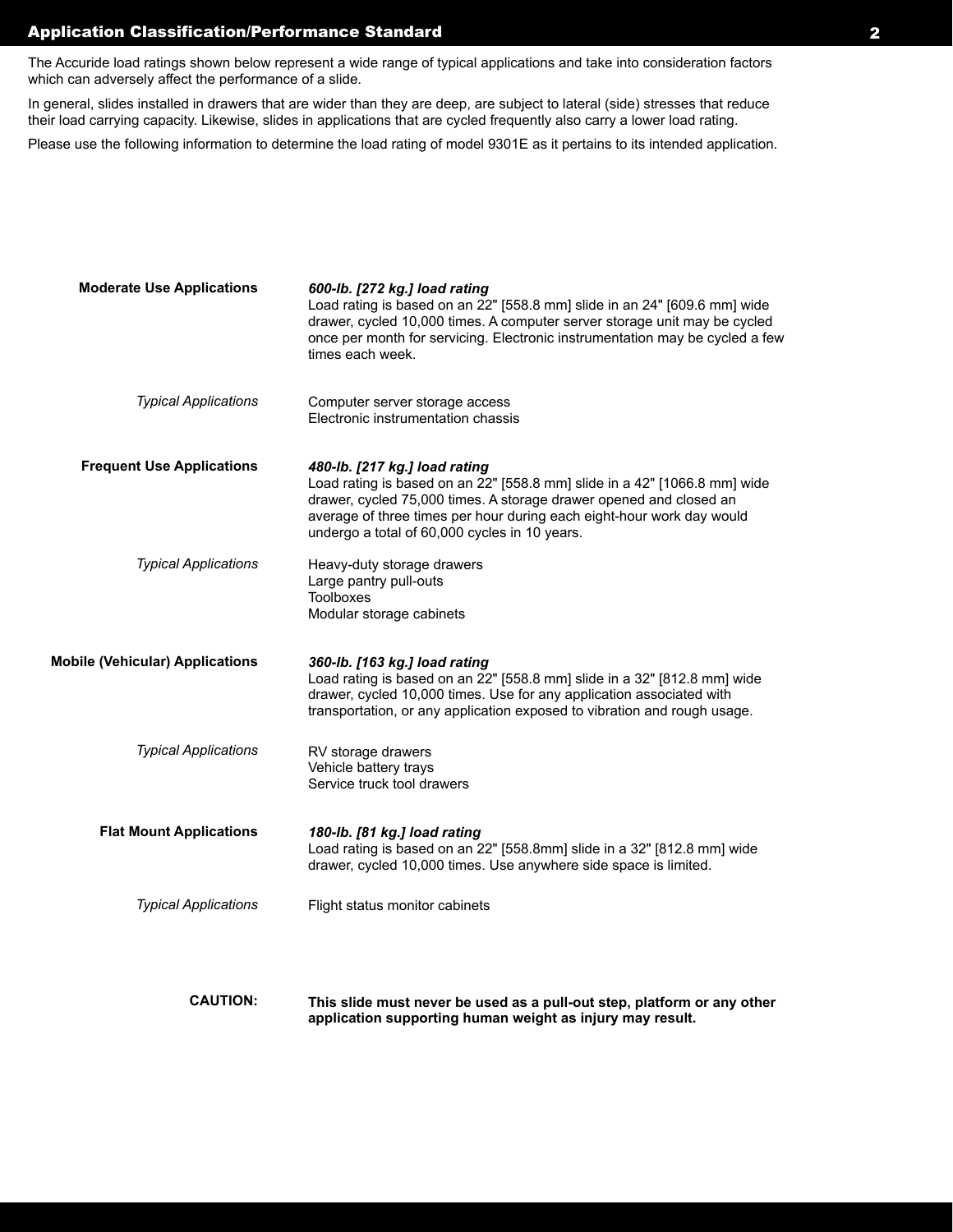

\* Available on 9301-E48, 54, and 60 only \*\* Available on 9301-E60 only

**Note: Maximum screw head of .190" [4.8 mm] high by .500" [12.7 mm] diameter necessary to clear traversing members. Exception to this rule applies for [M6 Euro] carriage bolts.** 

| Part<br><b>Number</b> | Slide<br>Length   | Slide<br><b>Travel</b>                             | А               | в                       | C                         | D                        | Е                | F                                                                              | G                | н                 | J                           | Κ               | M                                | N                              | P                  | Q                                                                                                                                                                       | $\mathsf R$                  |
|-----------------------|-------------------|----------------------------------------------------|-----------------|-------------------------|---------------------------|--------------------------|------------------|--------------------------------------------------------------------------------|------------------|-------------------|-----------------------------|-----------------|----------------------------------|--------------------------------|--------------------|-------------------------------------------------------------------------------------------------------------------------------------------------------------------------|------------------------------|
| 9301-E10              | 10.00<br>[254.0]  | 10.00<br>[254.0]                                   |                 |                         |                           |                          |                  | 4.06<br>[103.1]                                                                | 5.06<br>[128.5]  | 5.81<br>[147.6]   | 6.56<br>[166.6]             |                 |                                  |                                | 6.00<br>[152.4]    | 8.25<br>[209.6]                                                                                                                                                         | 9.00<br>[228.6]              |
| 9301-E12              | 12.00<br>[304.8]  | 12.00<br>[304.8]                                   |                 |                         |                           |                          |                  | 6.06<br>[153.9]                                                                | 7.06<br>[179.3]  | 7.81<br>[198.4]   | 8.56<br>[217.4]             |                 |                                  |                                | 8.00<br>[203.2]    | 10.25<br>[260.4]                                                                                                                                                        | 11.00<br>$[279.4]$           |
| 9301-E14              | 14.00<br>[355.6]  | 14.00<br>[355.6]                                   |                 |                         |                           |                          |                  | 8.06<br>[204.7]                                                                | 9.06<br>[230.1]  | 9.81<br>[249.2]   | 10.56<br>[268.2]            |                 |                                  |                                | 10.00<br>$[254.0]$ | 12.25<br>[311.2]                                                                                                                                                        | 13.00<br>[330.2]             |
| 9301-E16              | 16.00<br>[406.4]  | 16.00<br>[406.4]                                   | 5.00<br>[127.0] |                         |                           |                          |                  | 10.06<br>[255.5]                                                               | 11.06<br>[280.9] | 11.81<br>[299.9]  | 12.56<br>[319.0]            |                 |                                  |                                | 12.00<br>[304.8]   | 14.25<br>[361.9]                                                                                                                                                        | 15.00<br>[381.0]             |
| 9301-E18              | 18.00<br>[457.2]  | 18.00<br>[457.2]                                   | 5.00<br>[127.0] |                         |                           |                          | 9.69<br>[246.1]  | 12.06<br>[306.3]                                                               | 13.06<br>[331.7] | 13.81<br>[350.8]  | 14.56<br>[369.8]            |                 |                                  |                                | 14.00<br>[355.6]   | 16.25<br>[412.8]                                                                                                                                                        | 17.00<br>[431.8]             |
| 9301-E20              | 20.00<br>[508.0]  | 20.00<br>[508.0]                                   | 5.00            | 7.50<br>[127.0] [190.5] |                           |                          | 11.69<br>[296.9] | 14.06<br>[357.1]                                                               | 15.06<br>[382.5] | 15.81<br>[401.6]  | 16.56<br>[420.6]            |                 |                                  |                                | 16.00<br>[406.4]   | 18.25<br>[463.6]                                                                                                                                                        | 19.00<br>$[482.6]$           |
| 9301-E22              | 22.00<br>[558.8]  | 22.00<br>[558.8]                                   | 5.00            | 7.50<br>[127.0][190.5]  |                           |                          | 13.69<br>[347.7] | 16.06<br>[407.9]                                                               | 17.06<br>[433.3] | 17.81<br>[452.4]  | 18.56<br>[471.4]            |                 |                                  |                                | 18.00<br>[457.2]   | 20.25<br>[514.4]                                                                                                                                                        | 21.00<br>[533.4]             |
| 9301-E24              | 24.00<br>[609.6]  | 24.00<br>[609.6]                                   | 5.00            | 7.50<br>[127.0][190.5]  |                           |                          | 15.69<br>[398.5] | 18.06<br>[458.7]                                                               | 19.06<br>[484.1] | 19.81<br>[503.2]  | 20.56<br>[522.2]            |                 |                                  |                                | 20.00<br>[508.0]   | 22.25<br>[565.2]                                                                                                                                                        | 23.00<br>[584.2]             |
| 9301-E26              | 26.00<br>[660.4]  | 26.00<br>[660.4]                                   | 5.00            | 7.50<br>[127.0] [190.5] |                           |                          | 17.69<br>[449.3] | 20.06<br>[509.5]                                                               | 21.06<br>[534.9] | 21.81<br>[553.9]  | 22.56<br>[573.0]            |                 |                                  |                                | 22.00<br>[558.8]   | 24.25<br>[615.9]                                                                                                                                                        | 25.00<br>[635.0]             |
| 9301-E28              | 28.00<br>[711.2]  | 28.00<br>[711.2]                                   | 5.00            | 7.50<br>[127.0][190.5]  |                           |                          | 19.69<br>[500.1] | 22.06<br>[560.3]                                                               | 23.06<br>[585.7] | 23.81<br>[604.8]  | 24.56<br>[623.8]            |                 |                                  |                                | 24.00<br>[609.6]   | 26.25<br>[666.8]                                                                                                                                                        | 27.00<br>[685.8]             |
| 9301-E30              | 30.00<br>[762.0]  | 30.00<br>[762.0]                                   | 5.00            | 7.50<br>[127.0][190.5]  | 14.50<br>[368.3]          |                          | 21.69<br>[550.9] | 24.06<br>[611.1]                                                               | 25.06<br>[636.5] | 25.81<br>[655.6]  | 26.56<br>[674.6]            | 9.25<br>[234.9] |                                  | 19.75<br>[501.6]               | 26.00<br>[660.4]   | 28.25<br>[717.6]                                                                                                                                                        | 29.00<br>[736.6]             |
| 9301-E32              | 32.00<br>[812.8]  | 32.00<br>$[812.8]$                                 | 5.00            | 7.50<br>[127.0] [190.5] | 14.50<br> [368.3]         |                          | 23.69<br>[601.7] | 26.06<br>[661.9]                                                               | 27.06<br>[687.3] | 27.81<br>[706.4]  | 28.56<br>[725.4]            | 9.25            | 15.50                            | 21.75<br>[234.9][393.7][552.5] | 28.00<br>[711.2]   | 30.25<br>$\left[768.4\right]$                                                                                                                                           | 31.00<br>[787.4]             |
| 9301-E34              | 34.00<br>[863.6]  | 34.00<br>[863.6]                                   | 5.00            | 7.50<br>[127.0] [190.5] | 14.50<br> [368.3] [469.9] | 18.50                    | 25.69<br>[652.5] | 28.06<br>[712.7]                                                               | 29.06<br>[738.1] | 29.81<br>[757.2]  | 30.56<br>[776.2]            | 9.25            | 16.50<br>[234.9][419.1][603.3]   | 23.75                          | 30.00<br>[762.0]   | 32.25<br>[819.2]                                                                                                                                                        | 33.00<br>[838.2]             |
| 9301-E36              | 36.00<br>[914.4]  | 36.00<br>[914.4]                                   | 5.00            | 7.50<br>[127.0][190.5]  | 14.50<br>[368.3][520.7]   | 20.50                    | 27.69<br>[703.3] | 30.06<br>[763.5]                                                               | 31.06<br>[788.9] | 31.81<br>[807.9]  | 32.56<br>[827.0]            | 9.25            | 17.50<br>[234.9][444.5][654.1]   | 25.75                          | 32.00<br>[812.8]   | 34.25<br>[870.0]                                                                                                                                                        | 35.00<br>[889.0]             |
| 9301-E40              | 40.00             | 40.00<br>[1016.0] [1016.0] [127.0] [190.5]         | 5.00            | 7.50                    | 14.50<br>[368.3] [520.7]  | 20.50                    | 31.69<br>[804.9] | 34.06<br>[865.1]                                                               | 35.06<br>[890.5] | 35.81<br>[909.6]  | 36.56<br>[928.6]            | 9.25            | 21.50<br>[235.0] [546.1] [755.7] | 29.75                          | 36.00<br>[914.4]   | 38.25<br>[971.6]                                                                                                                                                        | 39.00<br>[990.6]             |
| 9301-E42              | 42.00<br>[1066.8] | 42.00<br>[1066.8][127.0][190.5]                    | 5.00            | 7.50                    | 14.50                     | 20.50<br>[368.3] [520.7] | 33.69<br>[855.7] | 36.06<br>[915.9]                                                               | 37.06<br>[941.3] | 37.81<br>[960.4]  | 38.56<br>[979.4]            | 9.25            | 21.50<br>[235.0][546.1][806.5]   | 31.75                          | 38.00<br>[965.2]   | 40.25<br>[1022.4]                                                                                                                                                       | 41.00<br>[1041.4]            |
| 9301-E44              | 44.00<br>[1117.6] | 44.00<br>[1117.6]                                  | 5.00            | 7.50<br>[127.0][190.5]  | 14.50<br>[368.3] [520.7]  | 20.50                    | 35.69<br>[906.5] | 38.06<br>[966.7]                                                               | 39.06<br>[992.1] | 39.81<br>[1011.2] | 40.56<br>[1030.2]           | 9.25<br>[235.0] | 21.5                             | 33.75<br>[546.1][857.3]        | 40.00<br>[1016.0]  | 42.25<br>[1073.2]                                                                                                                                                       | 43.00<br>[1092.2]            |
| 9301-E48              | 48.00             | 48.00<br>[1219.2] [1219.2] [127.0] [190.5]         | 5.00            | 7.50                    | 14.50                     | 20.50                    | 39.69            | 42.06<br> [368.3] [520.7] [1008.1] [1068.3] [1093.7]                           | 43.06            | 43.81<br>[1112.8] | 44.56<br>$[1131.8]$ [234.9] | 9.25            | 23.50                            | 37.75<br>$[596.9]$ [958.9]     | 44.00<br>[1117.6]  | 46.25<br>[1174.8]                                                                                                                                                       | 47.00<br>[113.8]             |
| 9301-E54              | 54.00             | 54.00<br>$[1371.6]   [1371.6]   [127.0]   [190.5]$ | 5.00            | 7.50                    | 14.50                     | 20.50                    | 45.69            | 48.06<br> [368.3] [520.7] [1160.5] [1220.7] [1246.1] [1265.1] [1284.2] [234.9] | 49.06            | 49.81             | 50.56                       | 9.25            | 23.50                            | 37.75<br>[596.6] [958.9]       | 50.00<br>$[1270]$  | 52.25                                                                                                                                                                   | 53.00<br>[1327.1]   [1346.2] |
| 9301-E60              | 60.00             | 60.00                                              | 5.00            | 7.50                    | 14.50                     | 20.50                    | 51.69            | 54.06                                                                          | 55.06            | 55.81             | 56.56                       | 9.25            | 23.50                            | 37.75                          | 56.00              | 58.25<br>[1498.6] [1422.4] [1422.4] [1422.4] [1490.5] [1498.6] [1520.7] [1312.9] [1373.1] [1398.5] [1417.6] [1426.6] [234.9] [596.9] [958.9] [1422.4] [1479.6] [1498.6] | 59.00                        |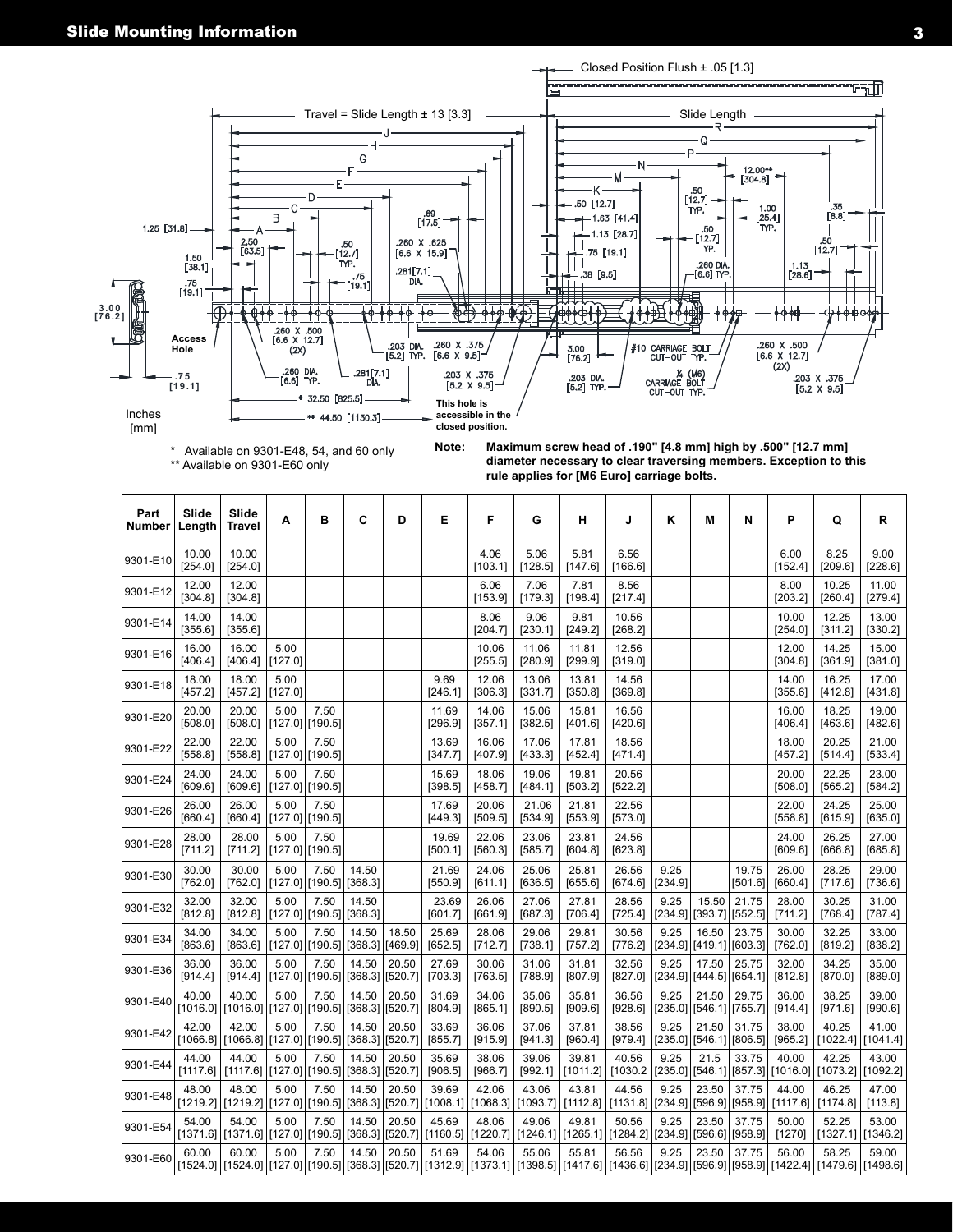## Mounting Instructions 4

#### **Note: Specified mounting hardware is not included in packaging.**

#### **Side Mounting**

To install the cabinet (outer) member, first fully extend the slides to provide access to the mounting holes. Be sure slides are parallel. Insert the ¼'' head-hex or pan head screws (M6 Euro) through the horizontal slots.

Attach the drawer to the extended inner members with  $\frac{1}{4}$ " hex-head or pan head screws (M6 Euro) inserted through the vertical slots. Leave all screws loose for final adjustment. Adjust slide positions until movement is smooth. Then tighten all screws; if necessary, use more screws to secure slides and complete installation. See Figure 1.

#### **Flat Mounting**

Position the large (outer) members on the cabinet floor as shown in Figure 2. Align slides flush to the edge of the drawer bottom. Be sure slides are parallel. Fully extende the slides to provide access to the mounting holes. Insert the  $\frac{1}{4}$ " hex-head or pan head screws (M6 Euro) through the horizontal slots.

Install the ¼'' hex-head or pan head screws (M6 Euro) through the vertical slots in the drawer (inner) member into the bottom of the drawer. Leave all screws loose for final adjustment. Adjust slide positions until movement is smooth. Then tighten all screws; if necessary, use more screws to secure slides and complete installation.

### **Carriage Bolt Mounting Considerations**

When using carriage bolts, the squared neck of the bolt will extend beyond the thickness of the cabinet member. Therefore, carriage bolts must be used with mounting surfaces that allow for the insertion of the protruding neck of the bolt (i.e. aluminum or wood). Otherwise, the mounting surface must have a hole to provide clearance for the protruding neck. This is required to fasten the slides securely to the cabinet. See Figure 5, for the minimum dimensions required for the clearance hole.

Carriage bolts may be used to secure the cabinet member only; carriage bolt mounting holes are not available on the drawer member. Be aware that when using carriage bolt mounting holes, the adjacent holes will become unavailable for mounting.

Note: Platform bracket kits are not compatible with the carriage bolt mounting method.

### **Side Mounting (Carriage Bolt)**

To install the cabinet member (outer) member, first fully extend the slides to provide access to mounting holes. Be sure slides are parallel. Insert the carriage bolts (customer-supplied) through the diamond or square shaped holes. The diamond-shaped holes accomodate #10 type carriage bolt; the square holes accommodate ¼'' (M6 Euro) type carriage bolt. See Figure A.

Attach the drawer to the extended inner members with  $\frac{1}{4}$ " hex-head or pan head screws (M6 Euro). Leave all screws loose for final adjustment. Adjust slide positions until movement is smooth. Then tighten all screws and nuts; if necessary, use more screws to secure slides and complete installation. See Figure 3.